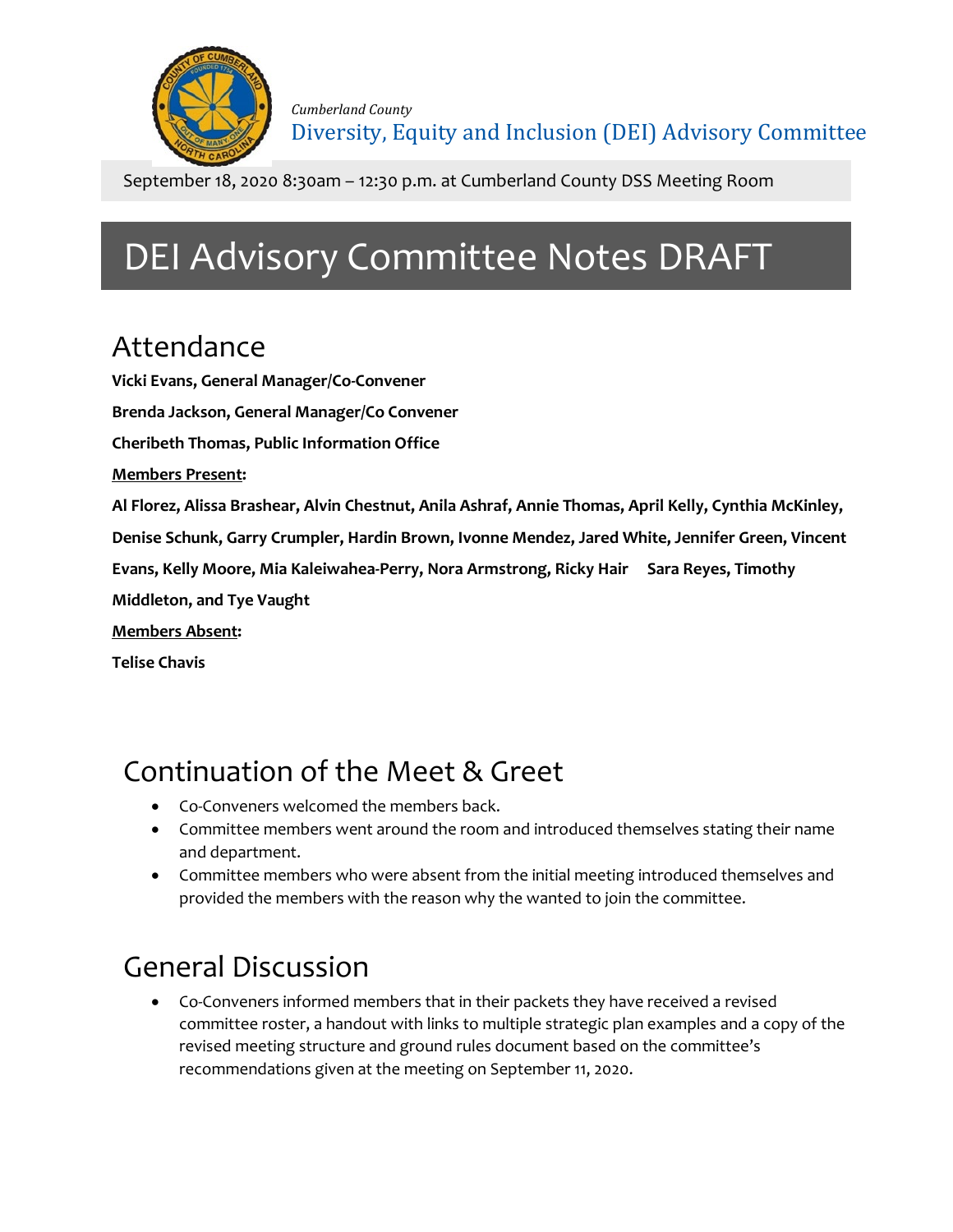#### Strategic Plan Review

• The handout with links to multiple Strategic plan examples from counties, cities, universities and private companies were provided prior to the meeting via email. Members were asked to review the various strategic plans as homework for upcoming meeting discussions. Meeting Structure & Ground Rules Discussion

### Meeting Structure & Ground Rules

- meeting structure and ground rules document based on the committee's recommendations given at the meeting on September 11, 2020. Members were asked to review the d and let us know if they had any additional recommended edits.
- A recommendation was made about the meeting structure to clarify the "social distancing and mask are required" statement. A suggestion was made to add a reference to the county policy. Co-Conveners will revise to strengthen language around face coverings to be in line with the county policy.
- Co-Conveners discussed the importance of attendance, participation and time commitment encouraging a good faith effort to attend meetings.
- The following areas were discussed:
	- o How members should handle public record or media requests. Co-Conveners will revise the meeting structure to address the procedure/process on how to handle release of information. Co-Conveners made clear members should not be involved or responding to media and/or public records request and those matters should be directed to the Co-Conveners who will ensure they are handled through the proper county channels.
	- o How members should add topics to the meeting agenda to include a deadline for submissions of agenda topics. Co-Conveners discussed during the last 15 minutes at the end of every meeting next steps are reviewed and during this time members can recommend agenda topics. When subcommittees are formed to help with the strategic planning process, the team lead(s) will be able to submit agenda topics as agreed upon by their committee(s). At some point in the process, the co-conveners anticipate prior meetings with committee chairs will be held prior to an DEI Advisory Committee meeting to help set agendas. Without establishing the standing monthly date for future DEI meetings, it was decided a deadline for submissions of agenda topics could not be set at this time.
	- Should members make efforts to learn outside of the committee. Discussion were had to explain that it takes a mixture of research, self-education and asking question for those to learn but to try and do these things prior to meetings to be prepared for discussions. Members clarified that one should feel open to ask informed questions. Co-Conveners will revise ground rule #8 and add and be empowered to learn outside of this setting.
	- o Should all members be required to contribute to the conversation? Co-conveners shared that it is up to them to make sure everyone is participating. Co-Conveners will revise ground rule #8 be okay with being called upon to speak.
- Members agreed on the revisions through consensus and the updated version would be shared with the committee at their next meeting. Co-Conveners informed the group that the meeting structure and ground rule document is a living document and can be updated if needed as we go through the strategic planning process.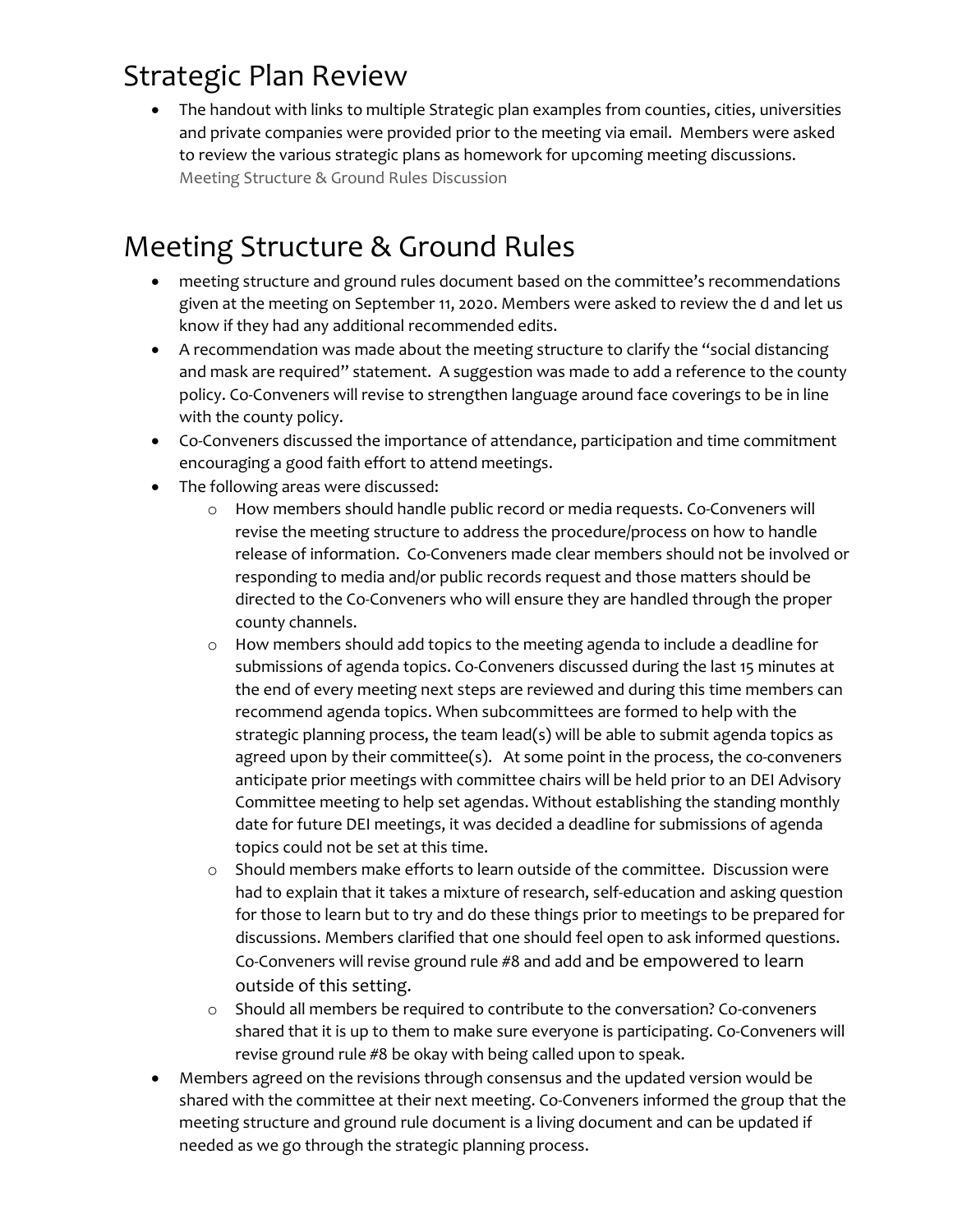### DEI Charter – Definitions

- Co-Conveners focused the committee attention to the charter for the DEI Advisory Committee. Members were given instruction to divide into groups to review the definitions for diversity, equity and inclusion. They needed to appoint a facilitator for the discussion, a scribe to document their discussion and someone to report out. The groups would then report out on their interpretation of the definitions.
- After break, committee members divided into groups to review and discuss their interpretations of the definitions. The groups then came together for all to share the interpretations about the definitions with the whole committee. The committee's common interpretations were:
	- *Diversity: recognizing, acknowledging, respecting and accepting the differences; it is a combination of human differences.*
	- *Equity: resources being available for all and recognizing that equity does not equal equality.*
	- *Inclusion: ensuring that all voices are heard, understanding the value and worth of others. Inclusiveness does not mean endorsement.*
- Discussions and examples of Diversity, Equity and Inclusion were shared and questions about how we as an organization will handle issues where there is a difference of opinion were asked. The importance of Diversity, Equity and Inclusion training for our staff and managers was also discussed.

#### DEI Charter – Mission, Vision & Purpose

- After reviewing the definitions of Diversity, Equity and Inclusion, Co-Conveners diverted the attention to the Vision, Mission and Purpose and asked if it satisfies the values of being public servants. The Committee engaged in conversation about the Vision, Mission and Purpose and agreed on them.
- Members further discuss the importance of knowing how to handle situations that don't promote Diversity, Equity and Inclusion and how we have to decide what is universally acceptable or unacceptable and the process of how we address and equip our employees to handle the situations maintaining professionalism and respect all while ensuring the employee still feels respected and valued. Being emotionally intelligent on how to react when situations arise.

#### Next Meeting

- Homework was assigned for committee members to review the responsibilities that are listed in the charter, to review the example strategic plans and to review their calendars in order to be able to set the monthly meeting dates.
- Co-Conveners reviewed the next steps for the next DEI meeting are to review the committee responsibilities, to review the example strategic plan and to set a standing monthly meeting date and whether the meetings would be virtual. Members were encouraged to bring their calendars to the next meeting in preparation for this discussion. Co-Conveners stressed importance that initial meetings continue in-person so everyone can get to know each other prior to going to virtual meetings.